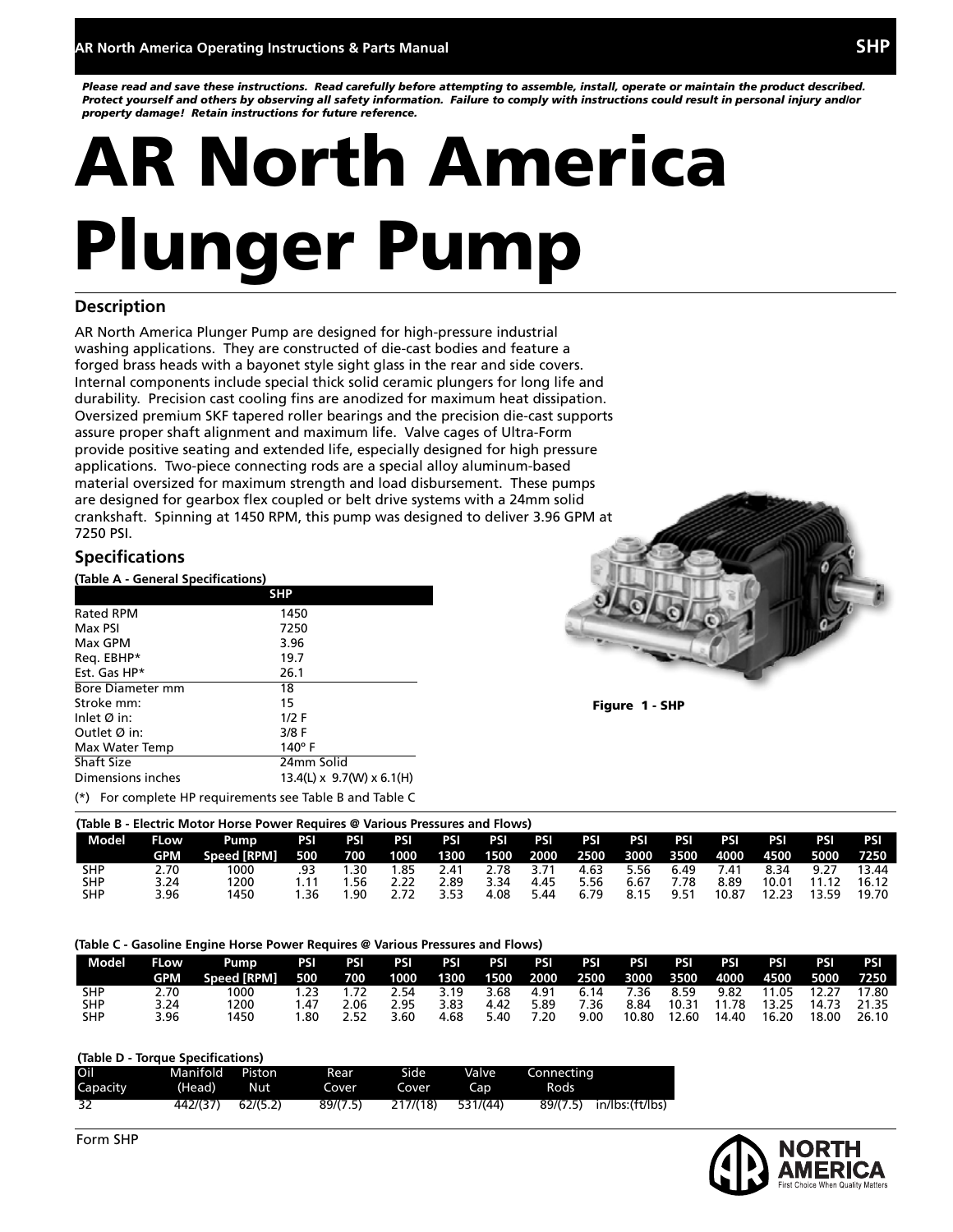| lannal | 오<br>도             |
|--------|--------------------|
|        | SPRAY NOZZLE CHART |

|   | ı |
|---|---|
|   |   |
|   |   |
|   |   |
|   |   |
|   |   |
|   |   |
|   |   |
|   |   |
|   |   |
|   |   |
|   |   |
|   |   |
|   |   |
|   |   |
|   | ì |
|   |   |
|   |   |
|   |   |
|   |   |
|   |   |
|   |   |
|   |   |
|   |   |
| ī |   |
|   |   |

# SPRAY NOZZLE CHART Specifications (Continued) SPRAY NOZZLE CHART

|                                                                 |      |                 |      |             |             |                          |                                        |          |                            |       |                | <b>Gallons per Minute at</b>                            |                                    |           |       |       |                           |                                                            |       |                                            |                                                                                                    |
|-----------------------------------------------------------------|------|-----------------|------|-------------|-------------|--------------------------|----------------------------------------|----------|----------------------------|-------|----------------|---------------------------------------------------------|------------------------------------|-----------|-------|-------|---------------------------|------------------------------------------------------------|-------|--------------------------------------------|----------------------------------------------------------------------------------------------------|
| Nozzle                                                          | 1000 | 1200            | 1400 | 1600        | 1800        | 2000                     | 2200                                   | 2400     | 2600                       | 2800  | 3000           | 3200                                                    | 3400                               | 3600      | 3700  | 4000  | 4200                      | 4400                                                       | 4600  | 4800                                       | 5000                                                                                               |
|                                                                 | PSI  | ΡSΙ             | PSI  | PSI         | ΡSΙ         | PSI                      | PSI                                    | ΡSΙ      | δd                         | ΡSΙ   | PSI            | PSI                                                     | PSI                                | PSI       | PSI   | PSI   | ΡSΙ                       | PSI                                                        | ΡSΙ   | PSI                                        | PSI                                                                                                |
| 2.0                                                             | 00.1 | 1.10            | 1.18 | 1.26        | 1.34        | 1.41                     | 1.48                                   | 1.55     | 1.61                       | 1.67  | 1.73           | 1.79                                                    | 1.84                               | 06.1      | 1.92  | 2.00  | 2.05                      | 2.10                                                       | 2.14  | 2.19                                       | 2.40                                                                                               |
| 2.25                                                            | 1.13 | 1.23            | 1.33 | 1.42        | 1.51        | 1.59                     | 1.67                                   | 1.74     | 1.81                       | 1.88  | 1.95           | 2.01                                                    | 2.07                               | 2.13      | 2.16  | 2.25  | 2.31                      | 2.36                                                       | 2.41  | 2.46                                       | 2.52                                                                                               |
| 2.5                                                             | 1.25 | 1.37            | 1.48 | 1.58        | 1.68        | 1.77                     | 1.85                                   | 1.94     | 2.02                       | 2.09  | 2.17           | 2.24                                                    | 2.30                               | 2.37      | 2.40  | 2.50  | 2.56                      | 2.62                                                       | 2.68  | 2.74                                       | 2.80                                                                                               |
| 2.75                                                            | 1.38 | 1.51            | 1.63 | 1.74        | 1.84        | 1.94                     | 2.04                                   | 2.13     | 2.22                       | 2.30  | 2.38           | 2.46                                                    | 2.54                               | 2.61      | 2.64  | 2.75  | 2.82                      | 2.88                                                       | 2.95  | 3.01                                       | 3.07                                                                                               |
| 3.0                                                             | 1.50 | 1.64            | 1.77 | 0.90        | <b>2.01</b> | 2.12                     | $\overline{2}$<br>$\sim$               | 2.32     | 2.42                       | 2.51  | 2.60           | 2.68                                                    | 2.77                               | 2.85      | 2.89  | 3.00  | 3.07                      | 3.15                                                       | 3.22  | 3.29                                       | 3.35                                                                                               |
| 3.25                                                            | 1.63 | 1.78            | 1.92 | 2.06        | 2.18        | 2.30                     | 2.41                                   | 2.52     | 2.62                       | 2.72  | 2.81           | 2.91                                                    | 3.00                               | 3.08      | 3.13  | 3.25  | 3.33                      | 3.41                                                       | 3.49  | 3.56                                       | 3.63                                                                                               |
| 3.5                                                             | 1.75 | 1.92            | 2.07 | 2.21        | 2.35        | 2.47                     | 2.60                                   | 2.71     | 2.82                       | 2.93  | 3.03           | $\frac{3}{13}$                                          | 3.23                               | 3.32      | 3.37  | 3.50  | 3.59                      | 3.67                                                       | 3.75  | 3.83                                       | 3.91                                                                                               |
| 4.0                                                             | 2.00 | 2.19            | 2.37 | 2.53        | 2.68        | 2.83                     | 2.97                                   | 3.10     | 3.22                       | 3.35  | 3.46           | 3.58                                                    | 3.69                               | 3.79      | 3.85  | 4.00  | 4.10                      | 4.20                                                       | 4.29  | 4.38                                       | 4.47                                                                                               |
| 4.5                                                             | 2.25 | 2.46            | 2.66 | 2.85        | 3.02        | 3.18                     | 3.34                                   | 3.49     | 3.63                       | 3.76  | 3.90           | 4.02                                                    | 4.15                               | 4.27      | 4.33  | 4.50  | 4.61                      | 4.72                                                       | 4.83  | 4.93                                       | 5.03                                                                                               |
| 5.0                                                             | 2.50 | 2.74            | 2.96 | 3.16        | 3.35        | 3.54                     | 3.71                                   | 3.87     | 4.03                       | 4.18  | 4.33           | 4.47                                                    | 4.61                               | 4.74      | 4.81  | 5.00  | 5.12                      | 5.24                                                       | 5.36  | 5.48                                       | 5.59                                                                                               |
| 5.5                                                             | 2.75 | 3.01            | 3.25 | 3.48        | 3.69        | 3.89                     | 4.08                                   | 4.26     | 4.43                       | 4.60  | 4.76           | 4.92                                                    | 5.07                               | 5.22      | 5.29  | 5.50  | 5.64                      | 5.77                                                       | 5.90  | 6.02                                       | 6.15                                                                                               |
| 6.0                                                             | 3.00 | 3.29            | 3.55 | 3.79        | 4.02        | 4.24                     | 4.45                                   | 4.65     | 4.84                       | 5.02  | 5.20           | 5.37                                                    | 5.53                               | 5.69      | 5.77  | 6.00  | 6.15                      | 6.29                                                       | 6.43  | 6.57                                       | 6.71                                                                                               |
| 5.9                                                             | 3.25 | 3.56            | 3.85 | 4.11        | 4.36        | 4.60                     | 4.82                                   | 5.03     | 5.24                       | 5.44  | 5.63           | 5.81                                                    | 5.99                               | 6.17      | 6.25  | 6.50  | 6.66                      | 6.82                                                       | 6.97  | 7.12                                       | 7.27                                                                                               |
| 7.0                                                             | 3.50 | 3.83            | 4.14 | 4.43        | 4.70        | 4.95                     | ٥Ļ<br>Ln'                              | 5.42     | 5.64                       | 5.86  | 6.06           | 6.26                                                    | 6.45                               | 6.64      | 6.73  | 7.00  | 7.17                      | 7.34                                                       | 7.51  | 7.67                                       | 7.83                                                                                               |
| 7.5                                                             | 3.75 | 4.11            | 4.44 | 4.74        | 5.03        | 5.30                     | 56<br>μή                               | 5.81     | 6.05                       | 6.27  | 6.50           | 6.71                                                    | 6.91                               | 7.12      | 7.21  | 7.50  | 7.69                      | 7.87                                                       | 8.04  | 8.22                                       | 8.39                                                                                               |
| $_{\rm 8.0}$                                                    | 4.00 | 4.38            | 4.73 | 5.06        | 5.37        | 5.66                     | 93<br>Ln'                              | 6.20     | 6.45                       | 6.69  | 6.93           | 7.16                                                    | 7.38                               | 7.59      | 7.69  | 8.00  | 8.20                      | 8.39                                                       | 8.58  | 8.76                                       | 8.94                                                                                               |
| 8.5                                                             | 4.25 | 4.66            | 5.03 | 5.38        | 5.70        | 6.01                     | 50<br>نما                              | 6.58     | 6.85                       | 7.11  | 7.36           | 7.60                                                    | 7.84                               | 8.06      | 8.18  | 8.50  | 8.71                      | 8.91                                                       | 9.12  | 9.31                                       | 9.50                                                                                               |
| 9.0                                                             | 4.50 | 4.93            | 5.32 | 5.69        | 6.04        | 6.36                     | 57<br>ن                                | 6.97     | 7.26                       | 7.53  | 7.79           | 8.05                                                    | 8.30                               | 8.54      | 8.66  | 9.00  | 9.22                      | 9.44                                                       | 9.65  | 9.86                                       | 10.06                                                                                              |
| 9.5                                                             | 4.75 | 5.20            | 5.62 | <b>6.01</b> | 6.37        | 6.72                     | 7.05                                   | 7.36     | 7.66                       | 7.95  | 8.23           | 8.50                                                    | 8.76                               | 0.01      | 9.14  | 9.50  | 9.73                      | 9.96                                                       | 10.19 | 10.41                                      | 10.62                                                                                              |
| 10.0                                                            | 5.00 | 5.48            | 5.92 | 6.32        | 6.71        | 7.07                     | 7.42                                   | 7.75     | 8.06                       | 8.37  | 8.66           | 8.94                                                    | 9.22                               | 9.49      | 9.62  | 10.00 | 10.25                     | 10.49                                                      | 10.72 | 10.95                                      | 11.18                                                                                              |
| 11.0                                                            | 5.50 | 6.02            | 6.51 | 6.96        | 7.38        | 7.78                     | $\frac{6}{2}$<br>∞                     | 8.52     | 8.87                       | 9.20  | 9.53           | 9.84                                                    | 10.14                              | 10.44     | 10.58 | 11.00 | 11.27                     | 11.54                                                      | 11.80 | 12.05                                      | 12.30                                                                                              |
| 12.0                                                            | 6.00 | 6.57            | 7.10 | 7.59        | 8.05        | 8.49                     | $\mathsf{S}$<br>∞                      | 9.30     | 9.67                       | 10.04 | 10.39          | 10.73                                                   | 11.06                              | 11.38     | 11.54 | 12.00 | 12.30                     | 12.59                                                      | 12.87 | 13.15                                      | 13.42                                                                                              |
| 12.5                                                            | 6.25 | 6.85            | 7.40 | 7.91        | 8.39        | 8.84                     | 27<br>ഐ                                | 9.68     | 10.08                      | 10.46 | 10.83          | 11.18                                                   | 11.52                              | 11.86     | 12.02 | 12.50 | 12.81                     | 13.11                                                      | 13.40 | 13.69                                      | 13.98                                                                                              |
| 13.0                                                            | 6.50 | 7.12            | 7.69 | 8.22        | 8.72        | 9.19                     | S,<br>ഐ                                | 10.07    | 10.48                      | 10.88 | 11.26          | 11.63                                                   | 11.99                              | 12.33     | 12.50 | 13.00 | 13.32                     | 13.63                                                      | 13.94 | 14.24                                      | 14.53                                                                                              |
|                                                                 |      | <b>FORMULAS</b> |      |             |             | $GPM \times PSI = EBHP$  |                                        |          |                            |       |                |                                                         | Motor Pulley $Q =$ Pump Pulley $Q$ |           |       |       |                           | Inch Lbs. x.11298 = Newton Meters                          |       |                                            |                                                                                                    |
| Nozzles:                                                        |      |                 |      |             |             | 1457                     |                                        |          |                            |       | Pump RPM       |                                                         |                                    | Motor RPM |       |       |                           |                                                            |       | Newton Meters x .737562 = Ft. Lbs. (force) |                                                                                                    |
| Impact Force (Ibs.) = $.0526 \times$ GPM $\times$ $\sqrt{PS}$ I |      |                 |      |             |             | <b>EBHP x 1457</b><br>Σą | $M$ d<br>D $=$                         |          |                            |       |                |                                                         | <b>CONVERSIONS</b>                 |           |       |       |                           | Newton Meters x 8.85 = In. Lbs. (force)                    |       |                                            |                                                                                                    |
| $Nozzle # = GPM x$                                              |      | 4000            |      |             |             |                          |                                        |          |                            |       |                |                                                         |                                    |           |       |       |                           |                                                            |       |                                            | Temperature = $1.8$ ( $C^{\circ}$ + $17.78$ ) = $F^{\circ}$ , 555( $F^{\circ}$ - 32) = $C^{\circ}$ |
|                                                                 |      | $\frac{1}{2}$   |      |             |             | EBHP x 1457<br>GPM       | $PST =$                                |          |                            |       |                |                                                         | Gallons x 3.785412 = Liters        |           |       |       |                           | 1 U.S. Gallon of freshwater = 8.33 lbs.                    |       |                                            |                                                                                                    |
| GPM=Nozzle # x                                                  |      | Σq              |      |             |             | HP loss due to al        |                                        |          | titude = $3\%$ per 1000 FT |       |                | Gallons x $128 = 0z$ .                                  |                                    |           |       |       |                           | $1$ PSI = 2.31 feet of water                               |       |                                            |                                                                                                    |
|                                                                 |      | 4000            |      |             |             | above sea level          |                                        |          |                            |       |                | $Bar \times 14.5038 = PSI$<br>$PSI \times .06896 = Bar$ |                                    |           |       |       |                           | $PSI = 2.04$ inches of mercury<br>Foot of water = .433 PSI |       |                                            |                                                                                                    |
| $PSI = (GPMNnozz e #)2 × 4000$<br>Horse Power:                  |      |                 |      |             |             | Pump Speed an            |                                        | id Flow: |                            |       |                | 1 inch $= 25.4$ millimeters                             |                                    |           |       |       |                           | Foot of water = .885 inches of mercury                     |       |                                            |                                                                                                    |
| GPM x PSI = Hydraulic HP                                        |      |                 |      |             |             | Rated RPM                | Rated GPM = Desired GPM<br>Desired RPM |          |                            |       | Liters x .2642 |                                                         | $=$ Gallons (US)                   |           |       |       |                           | 1 Meter of water = 3.28 feet of water                      |       |                                            |                                                                                                    |
| 1714                                                            |      |                 |      |             |             |                          |                                        |          |                            |       |                |                                                         | Ft. Lbs. x 1.356 = Newton Meters   |           |       |       | Kilograms $x 2.2 = Lbs$ . |                                                            |       |                                            |                                                                                                    |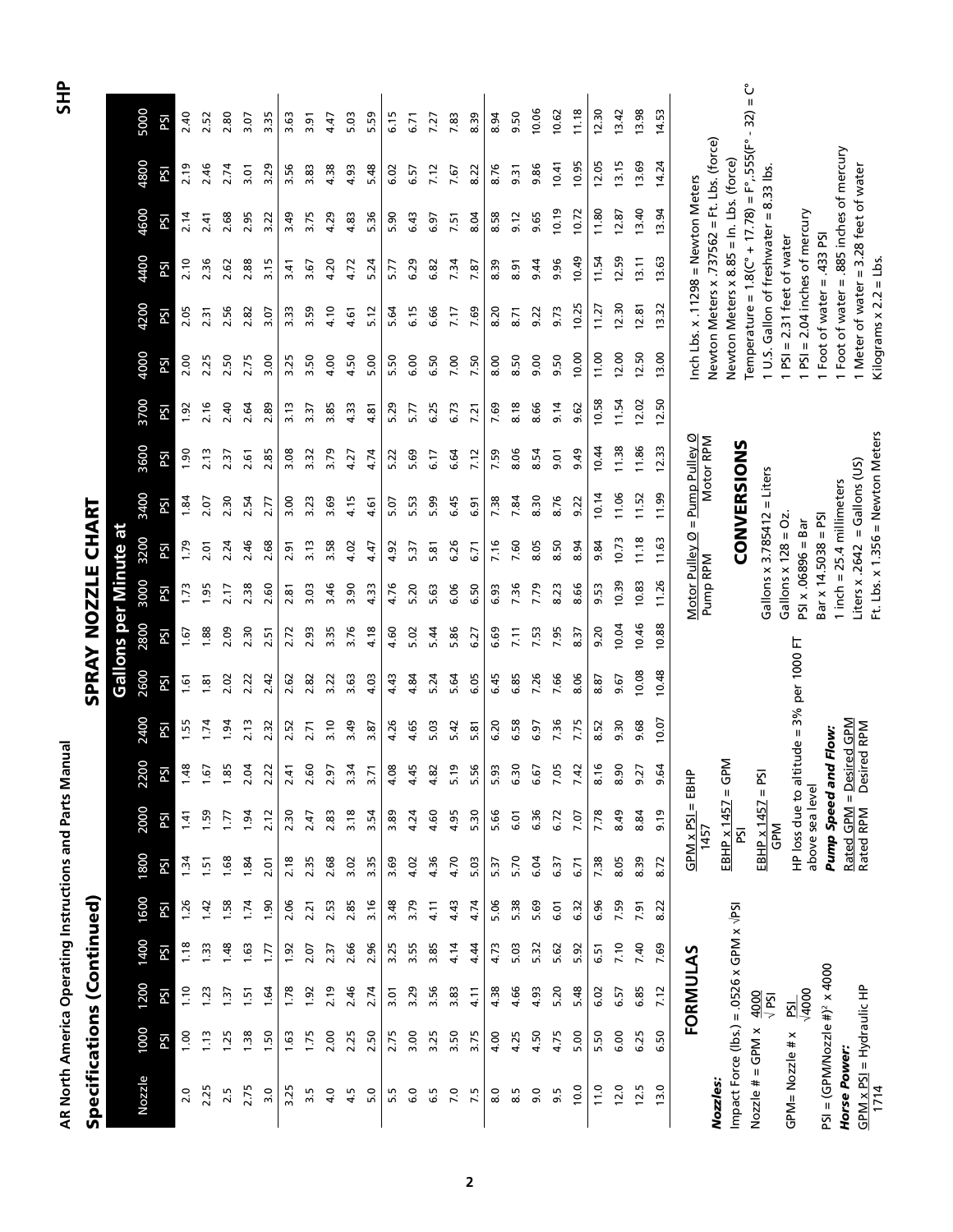## **Specifications (Continued)**



Solid shaft pump ø 24 mm

Figure 2

Overall Dimension in inches:<br>SHP 13.4(L) x 13.4(L) x 9.7(W) x 6.1(H)

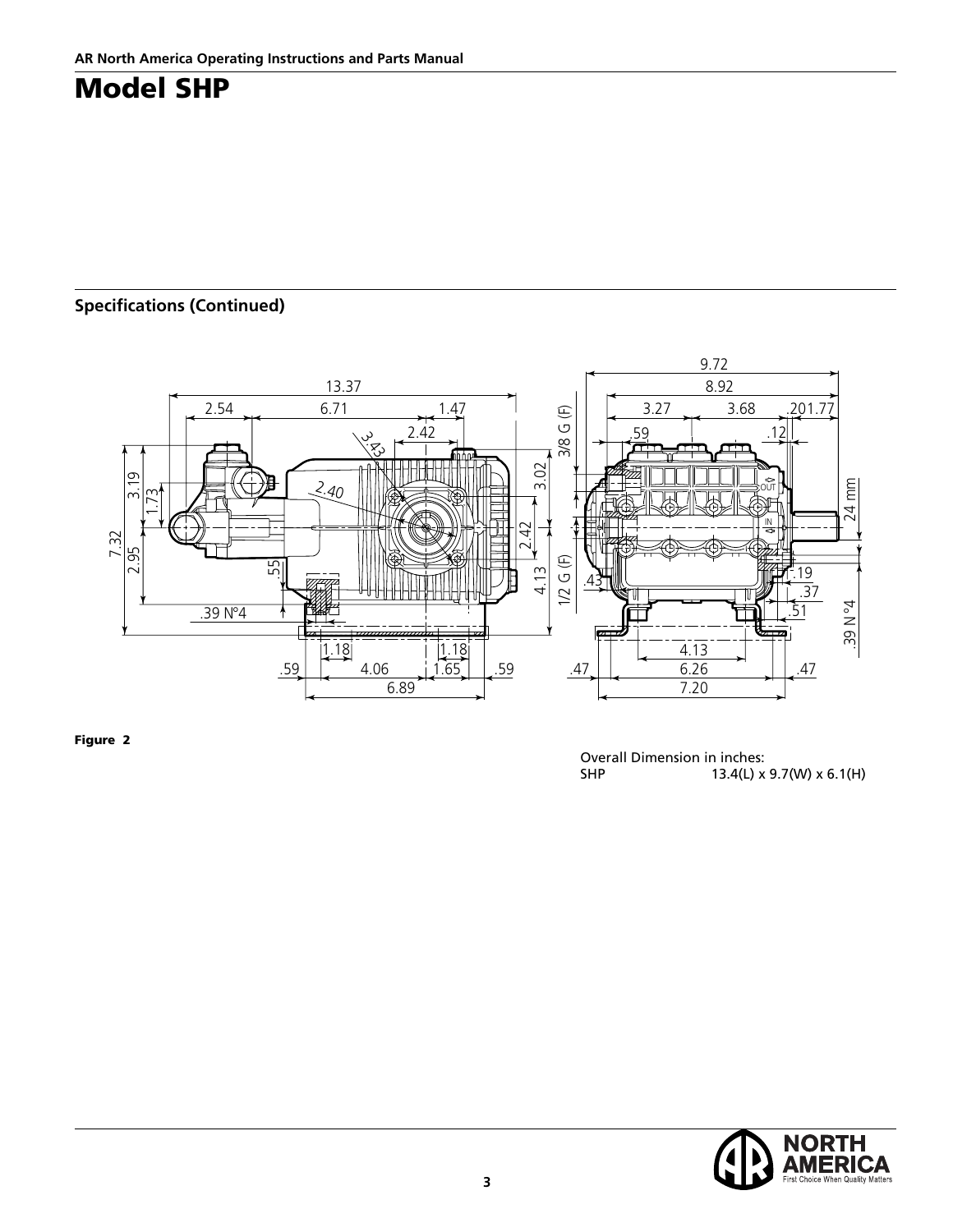## AR North America Plunger Pump

#### **General Safety Information GASOLINE DRIVE PUMPS**

WARNING *The pump is designed to pump non-flammable or non-explosive fluids. These pumps are intended to pump clean filtered water only.* 

WARNING *Do not operate in or around an explosive environment.* 

WARNING *Always wear safety glasses or goggles and appropriate clothing.*

WARNING *Do not alter the pump from the manufacturers design.*

WARNING *Do not allow children to operate the pump.*

WARNING *Never point the high-pressure discharge at a person, any part of the body or animals.* 

WARNING *Do not operate gasoline engines in a confined area; always have adequate ventilation.*

WARNING *Do not exceed the pump specifications in speed or pressure. (See Table A)*

**MARNING** *Maximum water temperature is* 

*140°F.*

WARNING *Adequate* 

*protective guards must cover all moving parts. Perform routine maintenance on the pump and components.*

WARNING *Use only components that are rated for the flow and pressure of the pump, this would include hose, fittings, safety valves, spray guns etc.*

**ELECTRIC DRIVE PUMPS**

WARNING *Your power supply must conform to the system requirements.*

WARNING *The motor must be grounded. Use GFCI plugs and receivers.*

WARNING *Do not handle the pump/motor with wet hands.*

WARNING *Only use power cords that are in* 

*good condition.*



WARNING *Never spray or clean the unit with water*

WARNING *Failure to follow these warnings may result in personal injury or damage to property.*

#### **Installation**

#### **BELT DRIVE SYSTEMS**

Mount the pump securely to the base plate. (See Figure 3). For new installation a mounting rail kit is required, refer to breakdown.

Figure 3

- 2. Install the pump pulley on the crankshaft. It should be as far onto the shaft as possible.
- 3. Align the pulleys so they are in line. (See Figure 4)
- 4. Use a belt tension gauge to assure proper tension (too much tension can cause bearing failure or damage the belts as well as cause other problems). (See Figure 5)





Figure 5

5. Installation complete.

#### **Maintenance**

#### **SERVICING THE VALVES**

The inlet and discharge valves in the SHP pumps are all the same. The valves are located under the six 21mm hex plugs. The inlet valves are located on the lower row and the discharge valves are located on the top row of the pump head.

Tools required: 8mm hex socket, 10mm socket, 21mm socket, ratchet, mechanics pick and torque wrench, EZ out or slide hammer and loc-tite.

#### **VALVE REMOVAL**

1. Remove the valve cap. (See Figure 6)



2. Inspect the valve cap O-ring and back-up

ring for any damage, replace if necessary. **NOTE:** The O-ring is on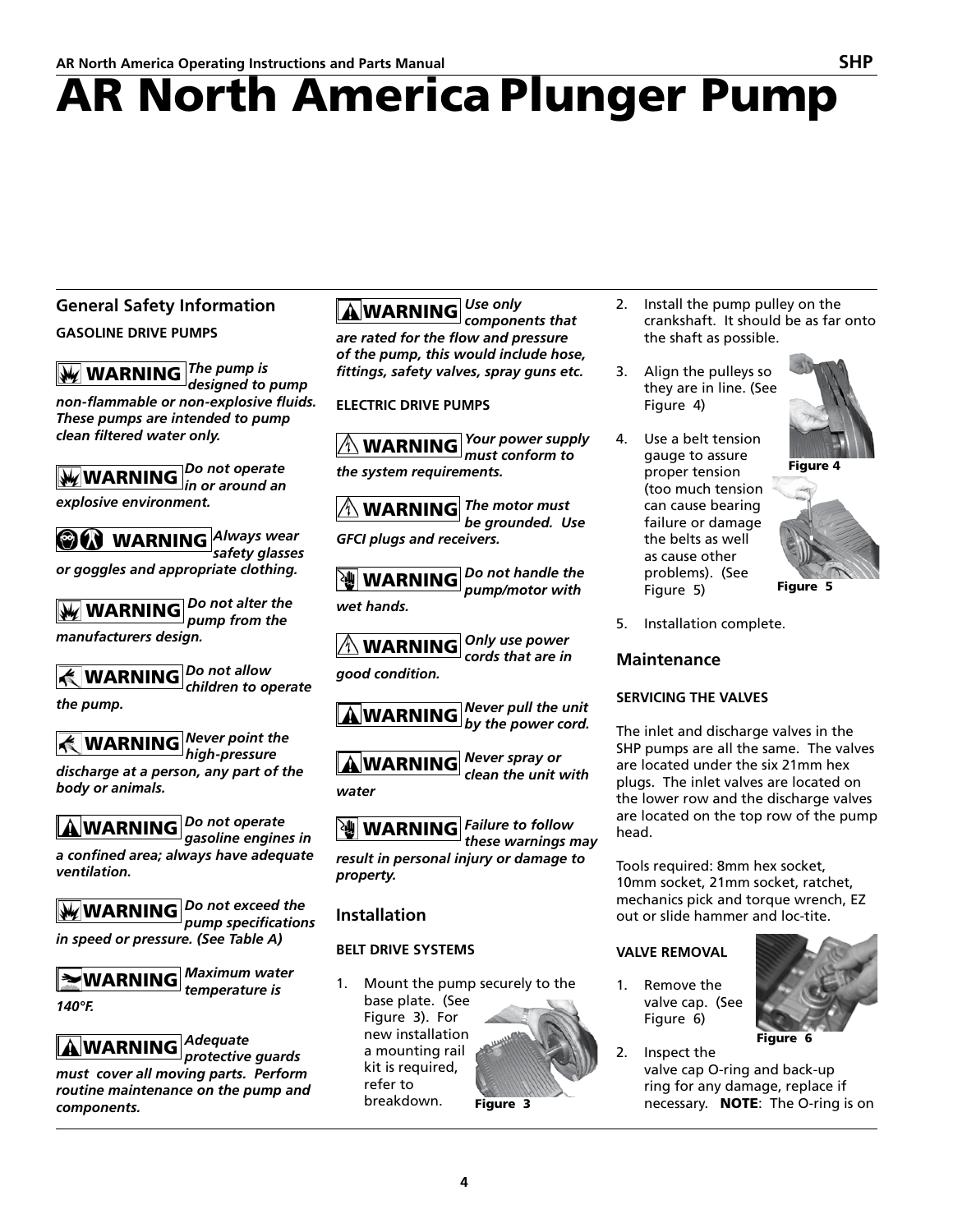#### **Maintenance (Continued)**

the bottom of the groove and the back-up ring is above it.

3. Discharge valve removal. Use either the special removal slide hammer or an EZ out. Screw either tool into the hole on the top of

the valve cage and pull out. If the cage separates from the seat use a reversible pliers to grab the seat - twist while applying pressure and pull out. (See Figure 7)



4. Inlet valve removal. The inlet valves are accessed through the plunger cylinders. The removal process is the same as the discharge valves. **NOTE:** Piston guides and highpressure seals need to be removed. See #5 in servicing seals)

#### **DISCHARGE AND INLET VALVE ASSEMBLY**

1. Place the complete valve assembly squarely into the port, use a 3/8" socket on an extension to push into place. (See Figure 8)



Figure 8

2. Install the valve cap and torque to the proper specification.

(See Figure 9) (See Table D or parts breakdown) Figure 9

#### **SERVICING THE PACKINGS/SEALS**

Tools required: 8mm hex socket, ratchet, (2) long screwdrivers, reversible pliers, mechanics pick and torque wrench.

To access the water seals for inspection or replacement, you will first need to remove the head of the pump.

#### **DISASSEMBLY**

- 1. First remove the eight 8mm head bolts.
- 2. Place the screwdrivers as shown between the head and crankcase of the pump, lifting one up and the other down. The head should start to lift off of the plungers. (See Figure 10) Figure 10
- 3. When you remove the head you may notice that some of the water seals have stayed on the plungers and some in the head. To remove

the seals from the plungers simple turn the Figure 11

pull off. (See Figure 11)

4. If the seal reversible pliers to grab the seal retainer on the inside of the



Figure 12

outside ring, twist the retainer in either direction (this is done to free the retainer O-ring which is stuck to the manifold) and lift out. (See Figure 12)

5. Pull out the front piston guide, with the reversible pliers or with your finger (See Figure 13)



6. With your finger remove the fiber support ring pull the high-pressure seal and head ring out of the head. (See Figure 14)



Figure 14

- 7. The low-pressure seal is located in the brass seal retainer. Pull the lowpressure seal and support ring from the retainer. (See Figure 15) **Figure 15**
- 8. Remove the seal retainer O-ring with the mechanics pick. (See Figure 16)



#### **ASSEMBLY**

- 1. Install the plastic high pressure seals head ring into the head (the flat side is on the bottom).
- 2. Install the high-pressure seal. Place the seal so the open "U" portion is toward the head ring. You need to place the seal at an angle and pull and push to work the seal into position with your fingers (do not use any tools you may damage the seal). Make sure the seal is totally seated against the head ring.
- 3. Place the fiber high-pressure seal support ring squarely over the high-pressure seal.
- 4. place the front piston guide squarely over the high pressure seal.



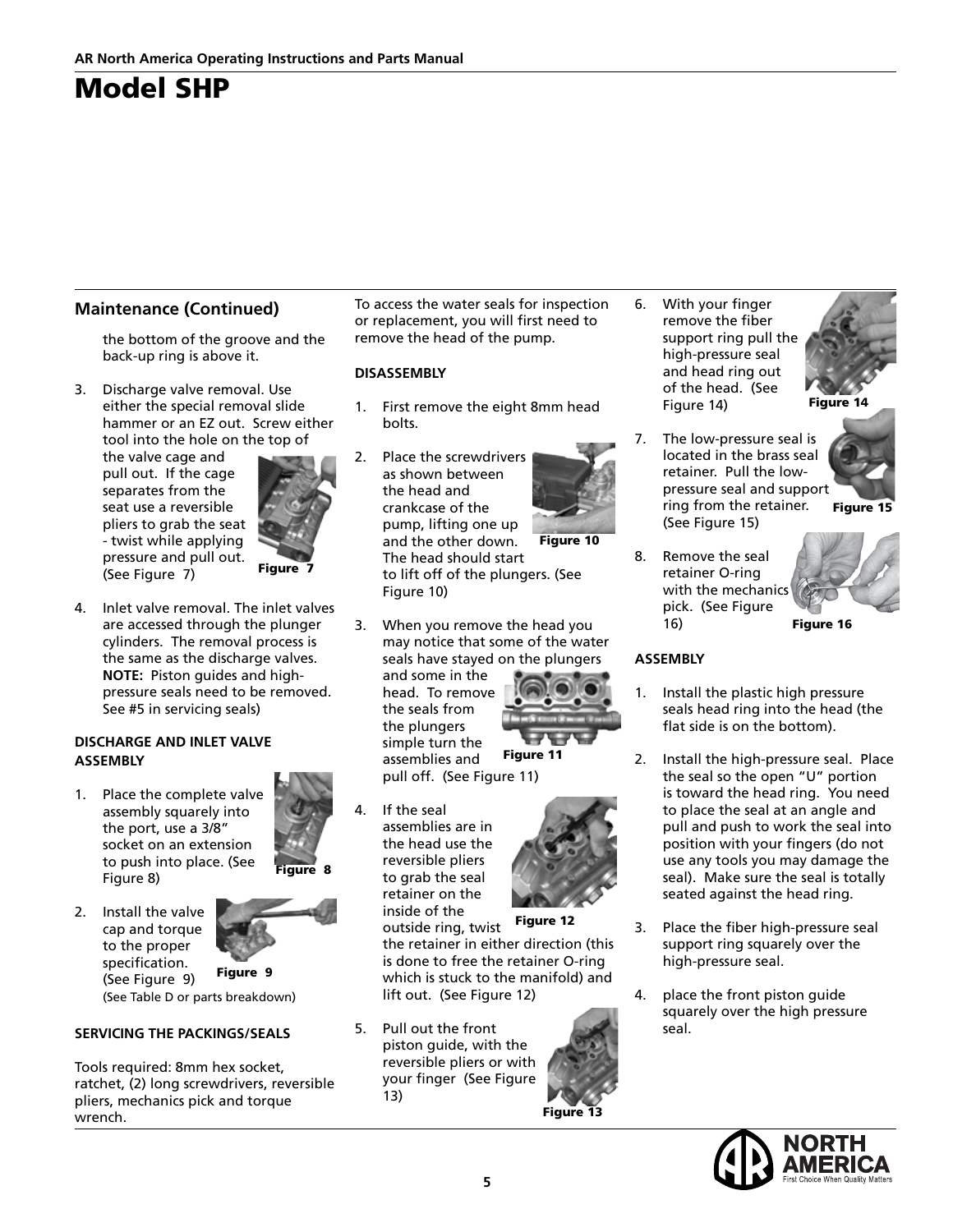# AR North America Plunger Pump

#### **Maintenance (Continued)**

- 5. Installing the lowpressure seal with the closed flat side of the seal pointing at the guide opening (The Figure 17 "U" side goes onto the head ring). (See Figure 17)
- 6. Install the retainer O-ring.
- 7. Place the white support ring (flat side centered on top of the front piston guide).
- 8. Squarely seat the retainer into the head and push with even pressure until it snaps into position. (See Figure 18)

Figure 18

#### **SERVICING THE PLUNGERS**

If the plungers are not damaged they do not need any servicing.

Tools required: 10mm socket, ratchet, mechanics pick, taper blade gasket scraper, thread sealant and torque wrench.

NOTE: Be very careful when working with the plungers, they are made from ceramic which is brittle and can be damaged.

Any time you remove a plunger it is recommended you replace the slinger washer and top plunger washer. The washers are a cushion for the ceramic plunger and compress when first used. By not replacing these parts you run the risk of breaking a plunger or having a water leak.

#### **DISASSEMBLY**

- 1. Remove the plunger retainer bolt and copper washer. (See Figure 19)
- 2. Twist and pull the plunger off the plunger rod. (See Figure 20)
- 3. Remove the brass slinger. At this point clean any thread locker Figure *2*0 that is left on the plunger rod and retaining bolt threads.

#### **ASSEMBLY**

- 1. Install the slinger washer.
- 2. Install the plunger onto the rod. Make sure it is fully seated against the rod. (See Figure 21)
- 3. Install the small copper washer on the plunger Figure 21 bolt and place a small quantity of thread sealant in the thread. Install the plunger bolt and tighten to the required torque. (See Figure 22) (See Table D or parts breakdown)

#### **PUMP HEAD TO DRIVE END INSTALLATION**

1. Turn the crankshaft to align the plungers as shown. (See Figure 23)



2. Place the head evenly onto the plungers and push it until it makes contact with the drive end of the pump. (See Figure 24)



3. Torque the head bolt as shown in the tightening sequence diagram. (See Figure 25 & 26) (See Table D or parts breakdown) Figure 25



Figure 26

#### **OIL CHANGE**

Change oil after first 50 hours of use. Then every 500 hours. Refer to parts breakdown for oil type.









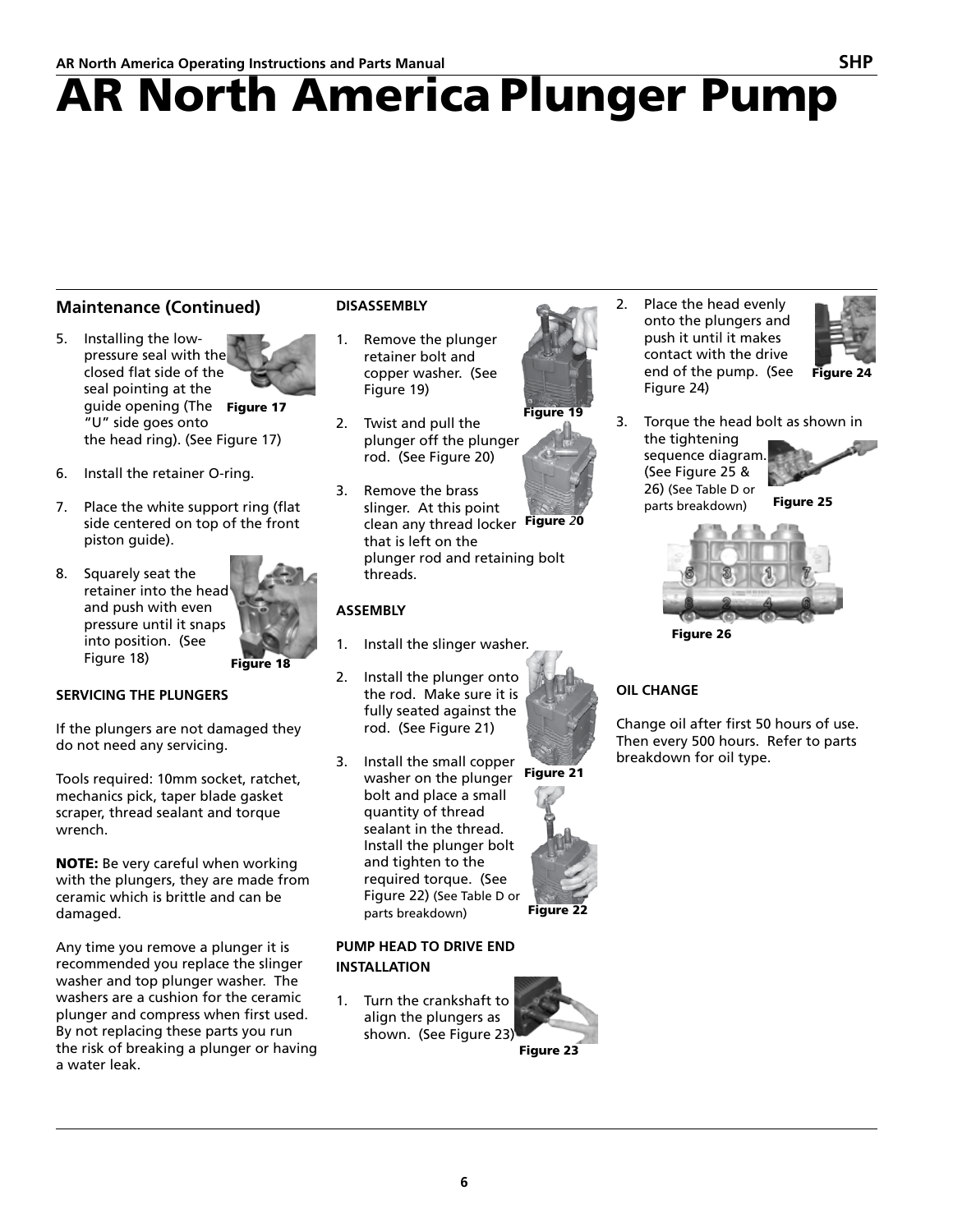#### **WINTER OR LONG TIME STORAGE**

- 1. Drain all of the water out of the pump.
- 2. Run a 50% solution of a RV or non-toxic/biodegradable antifreeze through the pump.
- 3. Flush the pump with fresh water before the next use.
- 4. In freezing conditions failure to do this may cause internal pump damage.
- 5. For long periods of storage in non-freezing areas the solution will keep the seals and O-rings lubricated.

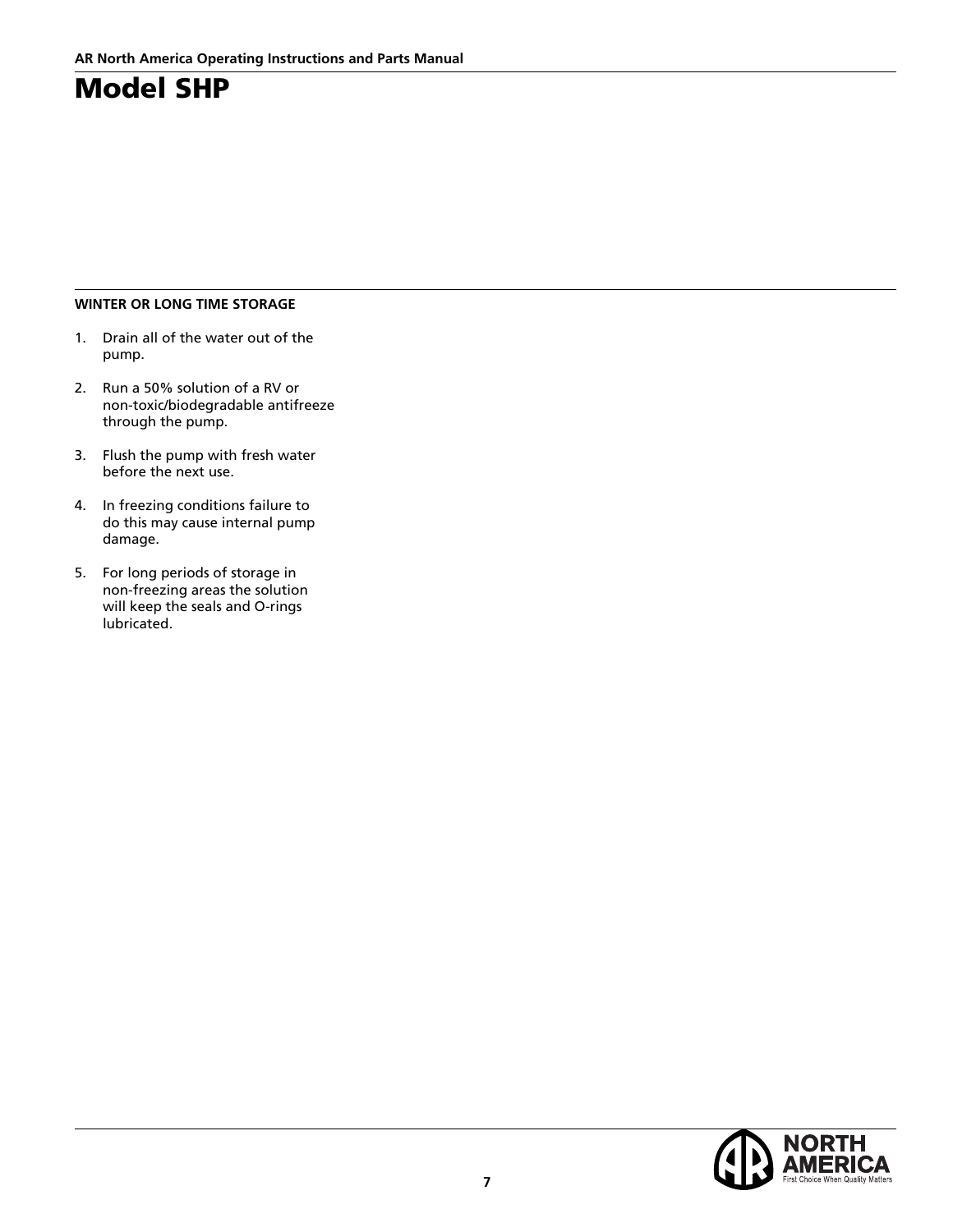

Figure 27 - Repair Parts Illustration for SHP Plunger Pump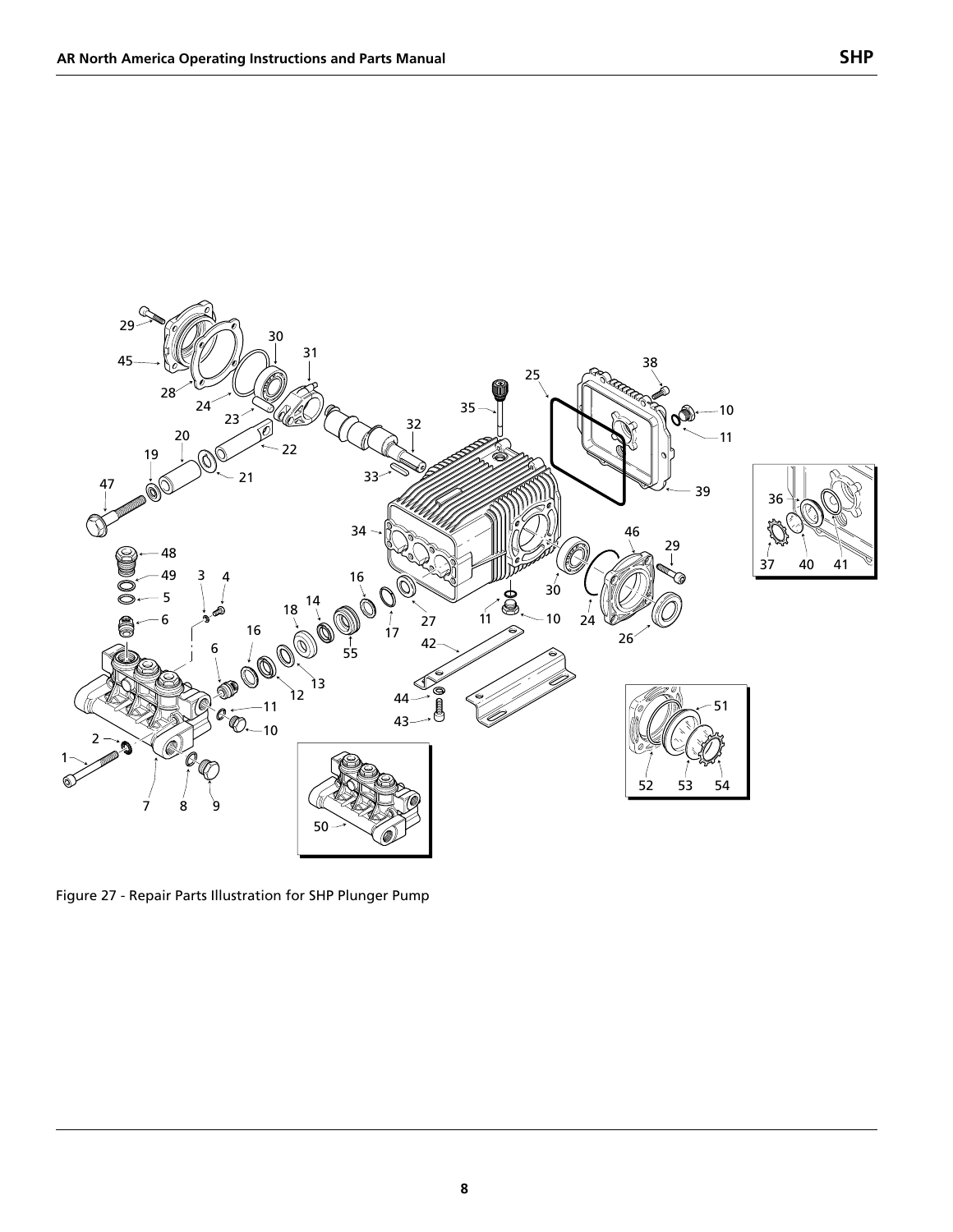**Repair Parts List**

| Ref                        |                                  | <b>Part Number for Model:</b> |                         |
|----------------------------|----------------------------------|-------------------------------|-------------------------|
| No.                        | <b>Description</b>               | SHP15.50                      | Qty                     |
| 1                          | Head bolt                        | 850260                        | (442 in/lbs) 8          |
| $\mathbf{2}$               | Washer                           | 650530                        | 8                       |
| 3                          | <b>Bolt</b>                      | 2460810                       | 3                       |
| 4<br>5                     | Washer<br>O-Ring                 | 1982570<br>880830             | з<br>3                  |
| ▲                          | Valve kit                        | 2185                          |                         |
|                            | Includes:                        |                               |                         |
| 6<br>▲                     | Complete valve                   | 1949052                       | 6                       |
| 7                          | Pump head                        | 1942190                       | $\mathbf{1}$            |
| 8                          | O-Ring                           | 180101                        | $\mathbf{1}$            |
| 9                          | $1/2$ " Plua                     | 820361                        | $\mathbf{1}$            |
| 10                         | 3/8" Plug                        | 1980740                       | 3                       |
| 11                         | O-Ring                           | 740290                        | 3                       |
| п                          | Water seal kit                   | 2874                          |                         |
|                            | Includes:                        | 1941200                       |                         |
| 12<br>п<br>13<br>■         | High pressure seal               | 1941050                       |                         |
| 14<br>■                    | Ring<br>Spacer                   | 1941030                       |                         |
| 15<br>п                    | Low pressure seal                | 1941350                       |                         |
| 16<br>■                    | Support ring                     | 1941190                       |                         |
| 17<br>П                    | O-Ring                           | 820490                        | 3                       |
| $\overline{\bullet}$       | Piston guide                     | 42120                         |                         |
|                            | Includes:                        |                               |                         |
| 18<br>$\bullet$            | Front piston quide               | 1942470                       | $\frac{3}{3}$           |
| 19                         | Washer                           | 1340600                       |                         |
| ٠                          | Piston kit                       | 2872                          |                         |
|                            | Includes:                        |                               |                         |
| 20                         | Piston                           | 1941020                       | 3                       |
| 21<br>22                   | Spacer<br>Guiding piston         | 1383190<br>1940960            | 3                       |
| 23                         | Con rod pin                      | 1940060                       | $\frac{3}{3}$           |
| ▼                          | Oil seal kit                     | 2873                          |                         |
|                            | Includes:                        |                               |                         |
| 24<br>▼                    | O-Ring                           | 1941380                       | $\overline{2}$          |
| 25<br>$\blacktriangledown$ | O-Ring                           | 1940410                       | $\mathbf{1}$            |
| 26<br>$\blacktriangledown$ | Oil seal                         | 820680                        | 1                       |
| 27<br>▼                    | Oil seal                         | 1940560                       | 3                       |
| 28                         | Shim 0.05 mm                     | 1941390                       | $\overline{1}$          |
| 28                         | Shim 0.10 mm                     | 1941400                       | 1                       |
| 28                         | Shim 0.19 mm                     | 1941410                       | 1                       |
| 28<br>29                   | Shim 0.25 mm<br>Bolt             | 1941420<br>850370             | (217 in/lbs) 8          |
| 30                         | Bearing                          | 1140410                       | 2                       |
| 31                         | Con rod                          | 1940050                       | (89 in/lbs) 3           |
| $\overline{32}$            | Crankshaft 24mm                  | 1940980                       |                         |
| 33                         | Key                              | 650250                        | $\mathbf{1}$            |
| 34                         | Pump housing                     | 1941330                       | 1                       |
| 35                         | Plug                             | 1140370                       | 1                       |
| 36                         | Oil sight glass                  | 1260250                       | 1                       |
| 37                         | Snap ring                        | 1260430                       | 1                       |
| 38                         | <b>Bolt</b>                      | 1200430                       | (89 in/lbs) 6           |
| 39<br>40                   | Complete cover                   | 1949010<br>1780690            | 1                       |
| 41                         | Sight glass back cover<br>O-Ring | 1140450                       | 1                       |
| 42                         | Rail 1-1/4"                      | 1940370                       |                         |
| 43                         | Bolt                             | 1940380                       | $\frac{2}{4}$           |
| 44                         | Washer                           | 200231                        | 4                       |
| 45                         | Complete side cover              | 1949011                       | $\mathbf{1}$            |
| 46                         | Open bearing support             | 1941240                       |                         |
| 47                         | Piston-fixing screw              | 1941640                       | $(62 in/lbs)$ 3         |
| 48                         | Valve cap                        | 1940940                       | (531 in/lbs) 3          |
| 49                         | Back-up ring                     | 1941070                       | 3                       |
| 50                         | Pump head assembly               | 1949215                       | 1                       |
| 51                         | Oil sight glass                  | 1941270                       | 1                       |
| 52                         | O-Ring                           | 100410                        | 1                       |
| 53                         | <b>Disc</b>                      | 1941260                       | 1                       |
| 54<br>55                   | Snap ring<br>Rear piston guide   | 1941290<br>1942480            | 1<br>3                  |
| (A) Not shown              | Specially formulated oil         | AR64516                       | $\overline{\mathbf{c}}$ |
| (t) Not shown              | 1-1/4" mounting rail kit         | 2748                          | $\mathbf{1}$            |
|                            |                                  |                               |                         |

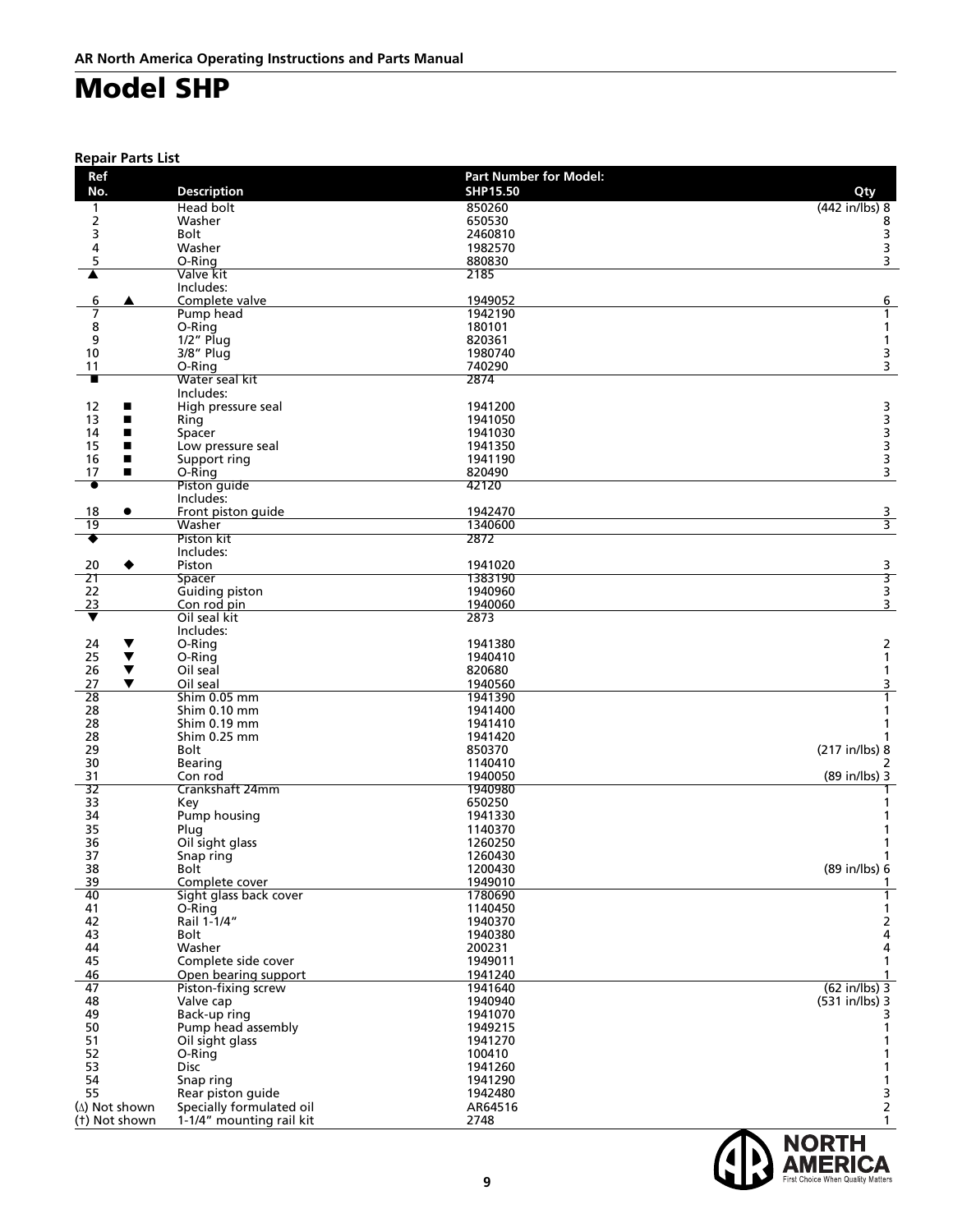# AR North America® Plunger Pump

#### **Troubleshooting Chart**

| <b>Symptoms</b>                                             | <b>Possible Cause(s)</b>                                                                | <b>Corrective Action</b>                                                                                                                |
|-------------------------------------------------------------|-----------------------------------------------------------------------------------------|-----------------------------------------------------------------------------------------------------------------------------------------|
| Oil Leak Between Crankcase and<br><b>Pumping Section</b>    | Worn rod oil seals                                                                      | Replace crankcase piston rod seals                                                                                                      |
| Frequent or Premature Failure of                            | Cracked, damaged or worn plunger<br>1.                                                  | Replace plungers<br>1.                                                                                                                  |
| the Packing                                                 | 2.<br>Overpressure to inlet manifold                                                    | Reduce inlet pressure<br>2.                                                                                                             |
|                                                             | Material in the fluid being pumped<br>3.                                                | Install proper filtration on pump inlet plumbing<br>3.                                                                                  |
|                                                             | Excessive pressure and/or temperature of<br>4.<br>fluid being pumped                    | Check pressure and fluid inlet temperature; be<br>4.<br>sure they are within specified range                                            |
|                                                             | Running pump dry<br>5.                                                                  | Do not run pump without water<br>5.                                                                                                     |
| Pump Runs but Produces no Flow                              | Pump is not primed                                                                      | Flood suction then restart pump                                                                                                         |
| <b>Pump Fails to Prime</b>                                  | Air is trapped inside pump                                                              | Disconnect discharge hose from pump. Flood suc-<br>tion hose restart pump and run pump until all air<br>has been evacuated              |
| Pump Looses Prime, Chattering<br>Noise, Pressure Fluctuates | 1. Air leak in suction hose or inlet                                                    | 1. Remove suction line and inspect it for a loose<br>liner or debris lodged in hose. Avoid all unnec-<br>essary bends. Do not kink hose |
|                                                             | Clogged suction strainer<br>2.                                                          | Clean strainer<br>2.                                                                                                                    |
| Low Pressure at Nozzle                                      | Unloader valve is bypassing<br>1.                                                       | Make sure unloader is adjusted properly and<br>1.<br>bypass seat is not leaking                                                         |
|                                                             | 2.<br>Incorrect or worn nozzle                                                          | Make sure nozzle is matched to the flow and<br>2.<br>pressure of the pump. If the nozzle is worn,<br>replace                            |
|                                                             | Worn packing or valves<br>3.                                                            | Replace packing or valves<br>3.                                                                                                         |
| <b>Pressure Gauge Fluctuates</b>                            | Valves worn or blocked by foreign bodies<br>1.                                          | Clean or replace valves<br>1.                                                                                                           |
|                                                             | 2.<br>Packing worn                                                                      | Replace packing<br>2.                                                                                                                   |
| Low Pressure                                                | Worn nozzle<br>1.                                                                       | Replace with nozzle of proper size<br>1.                                                                                                |
|                                                             | Belt slippage<br>2.                                                                     | Tighten or replace with correct belt<br>2.                                                                                              |
|                                                             | Air leak in inlet plumbing<br>3.                                                        | Disassemble, reseal and reassemble<br>3.                                                                                                |
|                                                             | Relief valve stuck, partially plugged or im-<br>4.<br>properly adjusted valve seat worn | 4. Clean and adjust relief valve; check for worn or<br>dirty valve seats                                                                |
|                                                             | Worn packing. Abrasive in pumped in cavi-<br>5.<br>tation. Inadequate water             | Install proper filter. Suction at inlet manifold<br>5.<br>must be limited to lifting less then 20 feet of<br>water or 8.5 psi vacuum.   |
|                                                             | Worn inlet, discharge valve blocked or dirty<br>6.                                      | Replace inlet and discharge valve<br>6.                                                                                                 |
| Pump Runs Extremely Rough,<br>Pressure Very Low             | Inlet restrictions and/or air leaks. Stuck inlet or<br>discharge valve                  | Clean out foreign material. Replace worn valves                                                                                         |
| Water Leakage from Under<br>Manifold. Slight Leak           | Worn packing or cracked plunger                                                         | Install new packing or plunger                                                                                                          |
| Oil Leaking in the Area of Crank-<br>shaft                  | Worn crankshaft seal or improperly installed<br>1.<br>oil seal O-ring                   | Remove oil seal retainer and replace damaged<br>1.<br>O-ring and/or seals                                                               |
|                                                             | <b>Bad bearing</b><br>2.                                                                | Replace bearing<br>2.                                                                                                                   |
| Excessive Play in the End of the<br>Crankshaft Pulley       | Worn main bearing from excessive tension on<br>drive belt                               | Replace crankcase bearing and/or tension drive belt                                                                                     |
| Water in Crankshaft                                         | 1. Humid air condensing into water inside the<br>crankcase                              | 1. Change oil intervals                                                                                                                 |
|                                                             | Worn packing and/or cracked plunger<br>2.                                               | Replace packing. Replace plunger<br>2.                                                                                                  |
| Loud Knocking Noise in Pump                                 | Cavitation or sucking air<br>1.                                                         | Check water supply is turned on<br>1.                                                                                                   |
|                                                             | Pulley loose on crankshaft<br>2.                                                        | Check key and tighten set screw<br>2.                                                                                                   |
|                                                             | Broken or worn bearing<br>3.                                                            | Replace bearing<br>3.                                                                                                                   |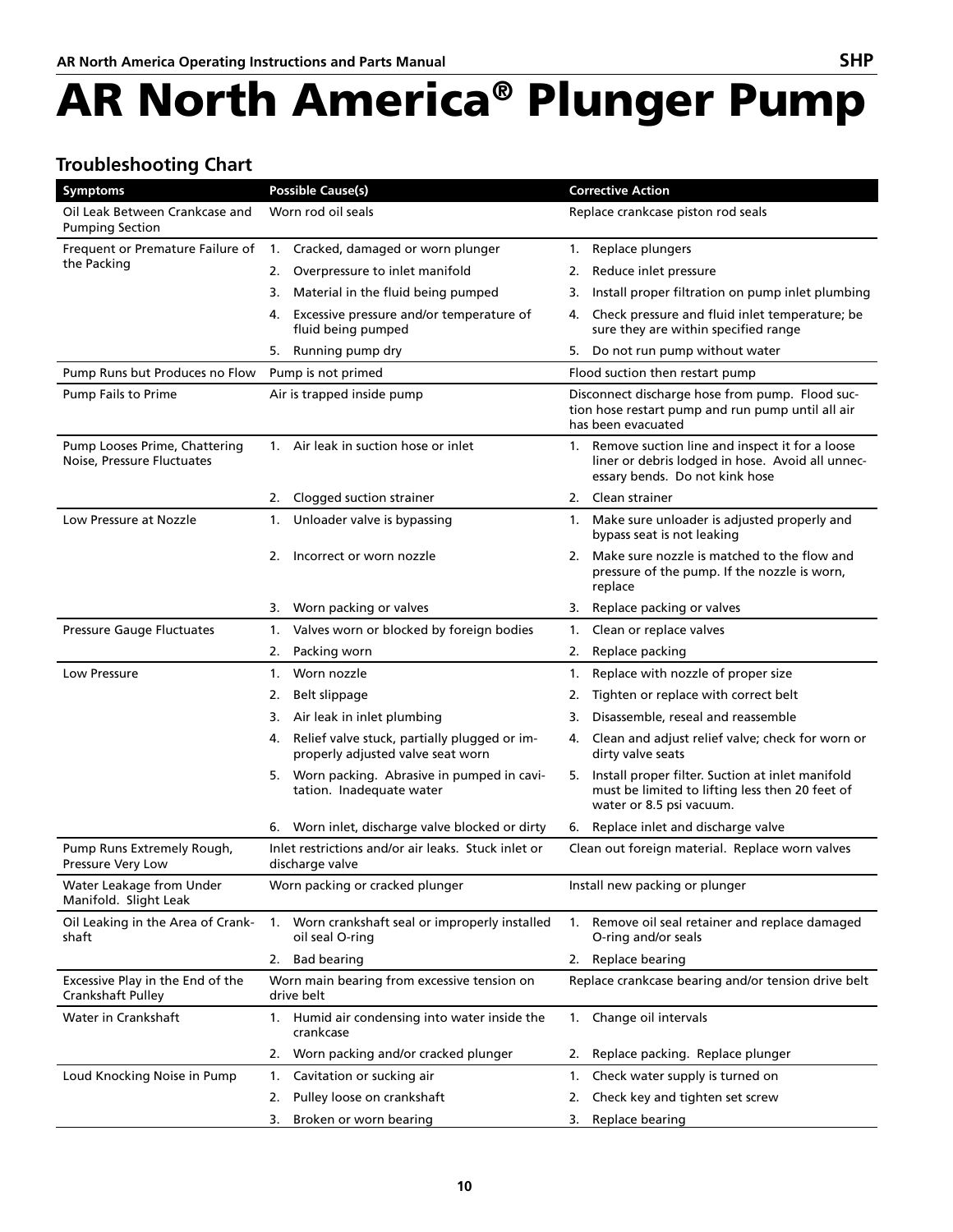### **Notes**